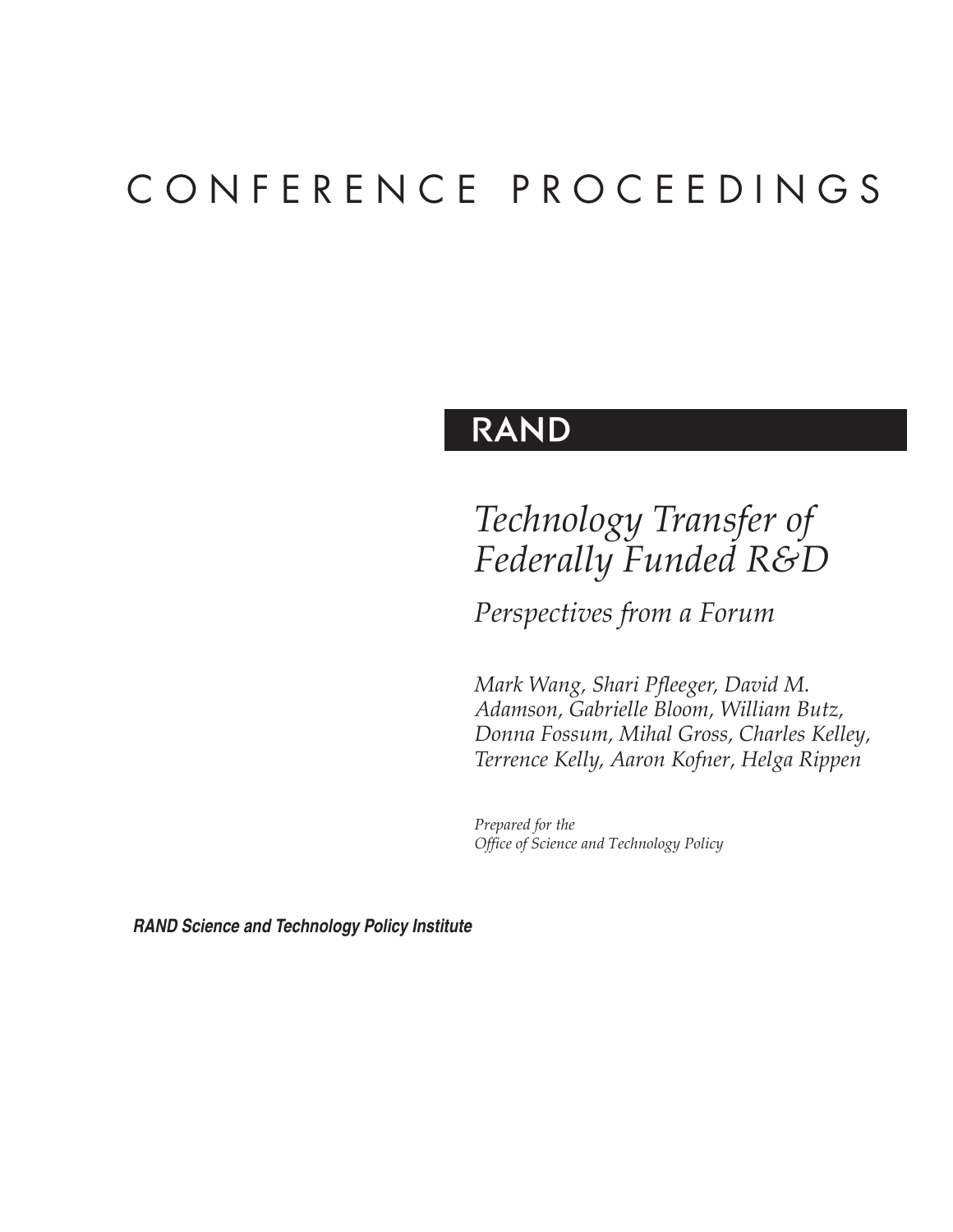The conference papers described in this report were prepared for the Office of Science and Technology Policy under Contract 9182731.

ISBN: 0-8330-3359-X

The RAND conference proceedings series makes it possible to publish conference papers and discussions quickly by forgoing formal review, editing, and reformatting. Proceedings may include materials as diverse as reproductions of briefing charts, talking points, or carefully written scientific papers. Citation and quotation is permitted, but it is advisable to check with authors before citing or quoting because of the informal nature of the material.

RAND is a nonprofit institution that helps improve policy and decisionmaking through research and analysis. RAND® is a registered trademark. RAND's publications do not necessarily reflect the opinions or policies of its research sponsors.

#### © Copyright 2003 RAND

All rights reserved. No part of this book may be reproduced in any form by any electronic or mechanical means (including photocopying, recording, or information storage and retrieval) without permission in writing from RAND.

Published 2003 by RAND 1700 Main Street, P.O. Box 2138, Santa Monica, CA 90407-2138 1200 South Hayes Street, Arlington, VA 22202-5050 201 North Craig Street, Suite 202, Pittsburgh, PA 15213-1516 RAND URL: http://www.rand.org/ To order RAND documents or to obtain additional information, contact Distribution Services: Telephone: (310) 451-7002; Fax: (310) 451-6915; Email: order@rand.org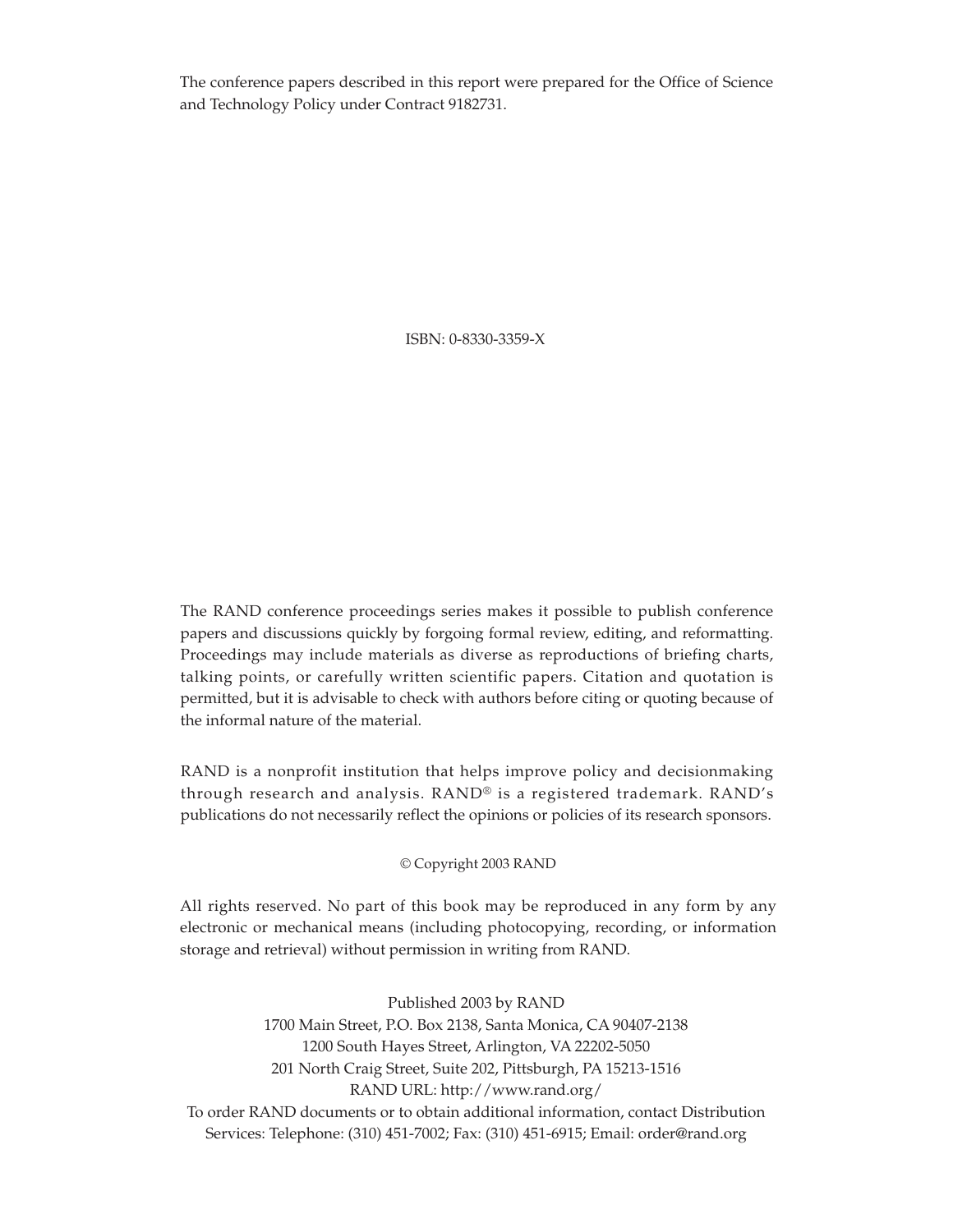## **Executive Summary**

The United States has long been a leader in creating and developing new technologies that advance understanding of the world around us, solve complex problems, keep the nation's industries competitive, and improve society's quality of life. By funding research, the federal government has played a major role in helping to create these new technologies. At the same time, the government has encouraged individuals and organizations to embrace and use knowledge that flows from federally funded research results to develop new products. This process is the essence of technology transfer. By understanding technology transfer, the government can increase the benefits it accrues from its investment in new technologies.

The President's Council of Advisors on Science and Technology (PCAST) was asked to examine the nature of technology transfer resulting from federally funded research and development (R&D). Generally speaking, technology transfer involves generating innovative ideas through the sharing of relevant knowledge and through the sharing of facilities among federal laboratories, universities, industry, and government, and commercializing those ideas in the form of goods and services. Often, the process of technology transfer uses technology, expertise, and facilities not only to solve a specific problem but also to facilitate its application to purposes not originally intended by the developing organization.In either case, these efforts can result in commercialization of a new product or process, or product and process improvements.

As part of its deliberations, PCAST asked RAND to host a one-day forum on the transfer of technologies developed with federal R&D funding. The forum, and in particular its open afternoon session for public comments, solicited input from participants on issues and best practices related to successful technology transfer. To attract a diverse set of participants with a wide range of viewpoints, announcements for the forum were posted in the Federal Register and distributed through e-mail to major groups involved in technology transfer, including universities, federal laboratories, government, industry, and the venture capital community. Additionally, for interested individuals and organizations who could not attend the forum, RAND developed an on-line questionnaire to collect information on their experiences with technology transfer and to solicit their thoughts on identification of best practices and the barriers to implementing those best practices.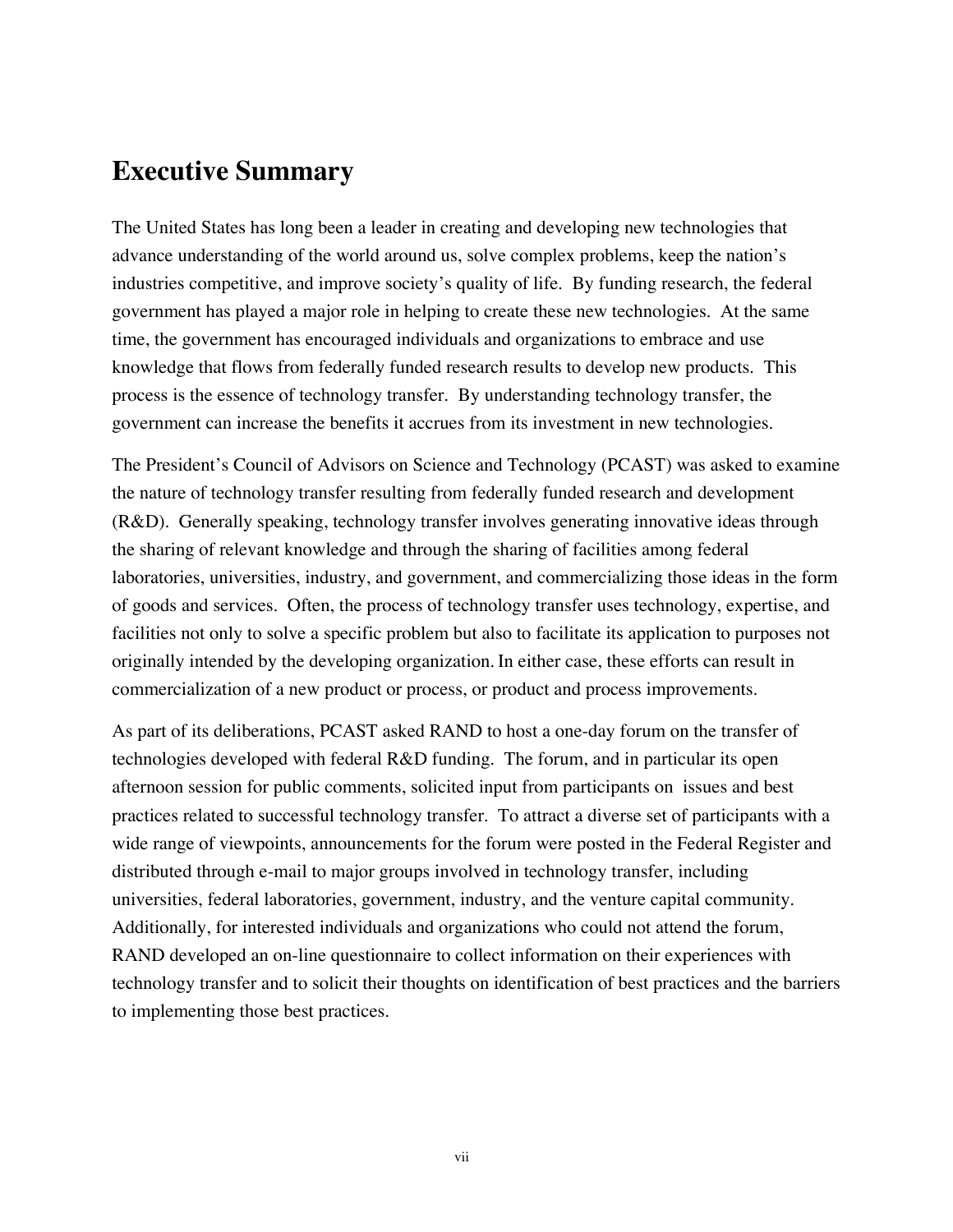### **Background**

To help stimulate and structure discussion at the forum, RAND first presented an overview of technology transfer.

#### *Overview of Technology Transfer*

The overriding goal of any technology transfer is its successful adoption by a large majority of consumers who can use the technology. However, because every organization has its own goals and culture, there is no single technology transfer process that fits all organizations and occasions. Rather, there are several key steps or activities included in most technology transfer processes, and an individual process is tailored to fit organizational needs.

Figure S.1 presents a schematic overview of the main activities involved in the process of technology transfer.





This schematic view presents technology transfer in terms of its ultimate goal: commercialization, which involves taking intellectual property that derives from federally funded R&D at universities or federal laboratories, developing products, and then commercializing them. This chain of activities and the expectation that technology transfer will lead to commercialization is aimed at improving the nation's economic well-being and quality of life.

This framework is, of course, oversimplified. Innovation and insights on how to use old things in new ways, or how to use new ideas to solve old problems, may not be predictable or linear.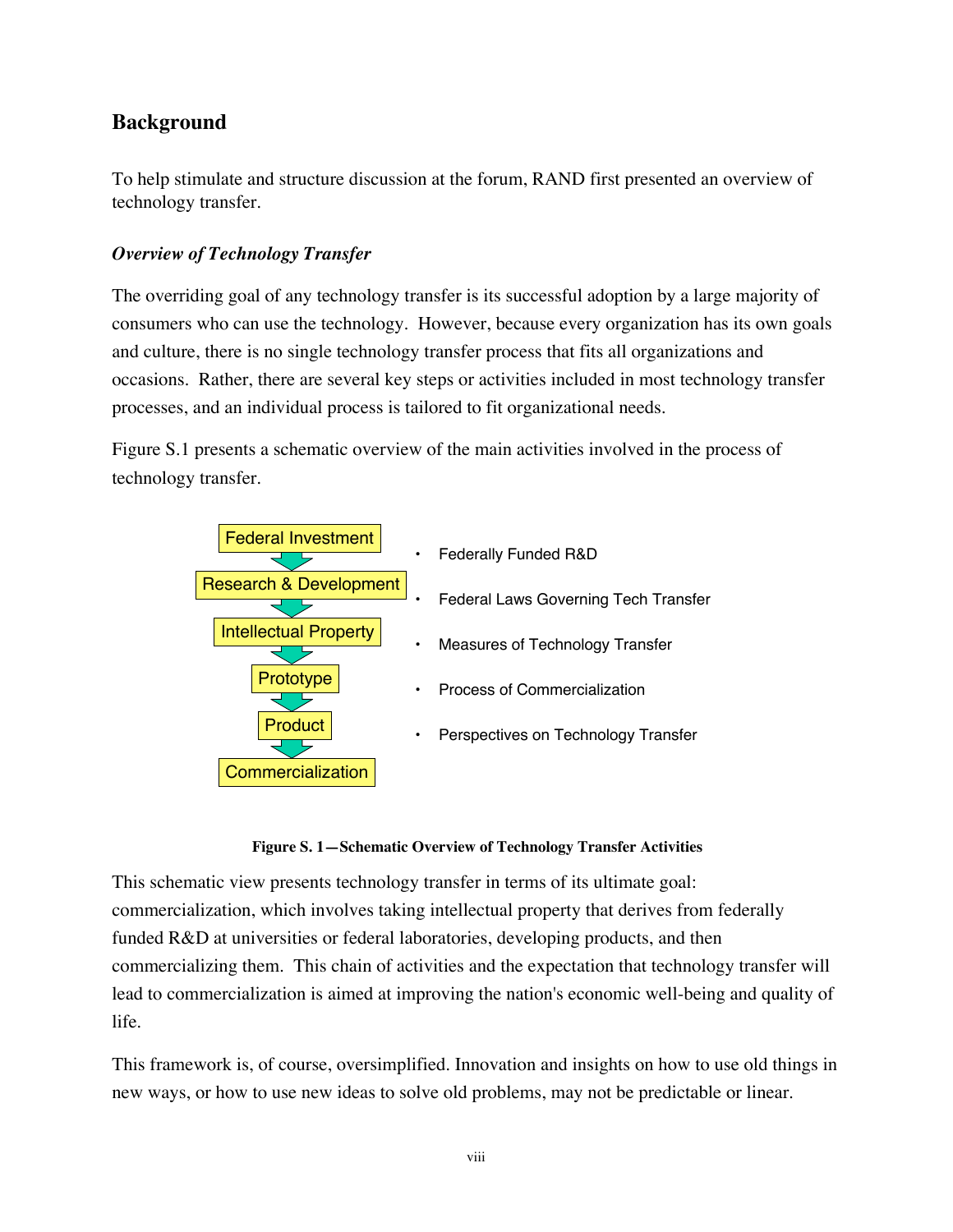There may be evolutionary advances to existing technologies, or revolutionary technologies that displace or disrupt other technologies or existing ways of doing things.  $1/2$  There is also considerable iteration among the various activities. The process also typically involves a variety of players, from transferors who create the technology and prove the concept, to those who embed the technology in a useful product, service, tool, or practice, and finally to transferees who embrace it, further develop it, commercialize it, and ultimately use it.

#### *Federal R&D Funding and Performers*

To understand the earliest stages of technology transfer, it is useful to first understand the nature of federal investment in R&D. Annually, the U.S. government invests roughly \$80 billion in federally funded research and development. Funding is dominated by the Department of Defense (DoD) and the Department of Health and Human Services (HHS), which includes the National Institutes of Health (NIH). Together with the National Aeronautics and Space Administration (NASA), the Department of Energy (DOE), and the National Science Foundation (NSF), these top five agencies fund 95 percent of the annual federal investment in R&D. Federally funded R&D is performed by many types of institutions. The federal laboratories together perform about 30 percent of the funded R&D, followed by universities which account for about 25 percent. Large and small businesses perform about 40 percent of federally funded research and development.

Figure S.2 displays a breakdown of the federal investment by funding agency and by the entities performing the research and development. The nonU.S. government operated federal laboratories (nonintramural laboratories) are represented by the top bar in the figure, which shows the DOE was the most significant R&D funding agency in that area. The second bar displays the government-owned government-operated (GOGO) federal labs (intramural labs). There, roughly half the funding comes from the DoD. Funding at large businesses and small businesses also largely comes from the DoD. Funding at universities and colleges is predominantly from the HHS. Note that the only sizable portion of research funded by the NSF is performed at universities.

\_\_\_\_\_\_\_\_\_\_\_\_\_\_

<sup>&</sup>lt;sup>1</sup> See Schumpter (1942) for a discussion of his concept of "creative destruction."

<sup>2</sup> Christensen (1997).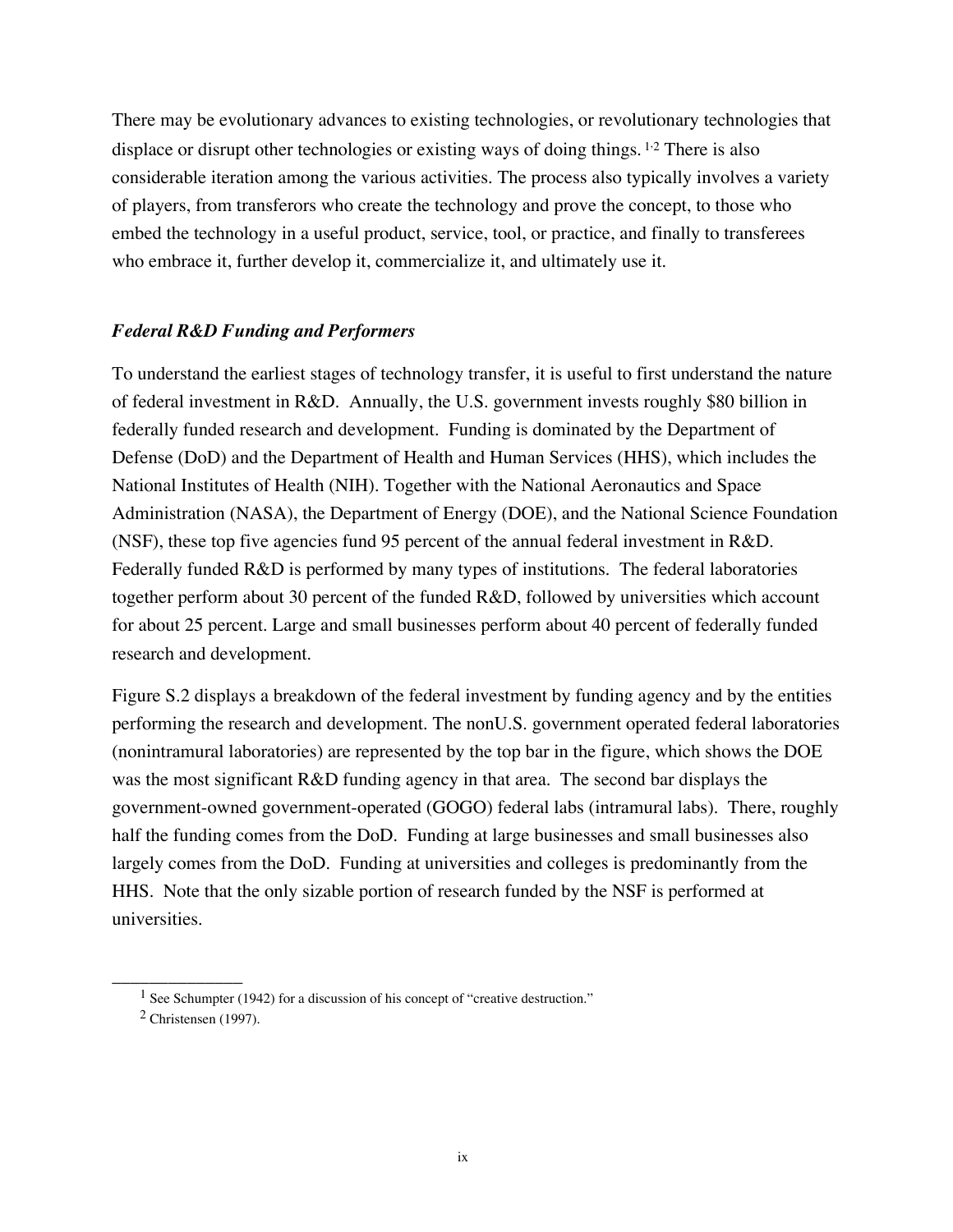

**Figure S.2—Federal R&D by Funding Agency and by Performer (FY2002 \$B)**

#### *Federal Laws Governing Technology Transfer*

Concerns about U.S. global competitiveness and a rising Japan in 1980 motivated Congress to pass legislation intended to increase the movement of university knowledge and ideas into commercial innovations and products. Prior to 1980, universities and other research institutions had little incentive to commercialize their research, given that the patent rights belonged to the federal funding agency. The federal policies that increase technology transfer to the private sector are set forth in a collection of legislation and Executive Orders (EOs). These laws and EOs are primarily concerned with intellectual property rights but also govern other aspects of the larger process of transferring technology created with federal funds. This collection of laws includes three pieces of legislation cumulatively known as the Bayh-Dole Act: the University and Small Business Patent Procedures Act, the Trademark Clarification Act, and Executive Order 12591. Another important piece of legislation, the Stevenson-Wydler Act, gives federal agencies responsibility for transferring intramural federal R&D results to the private sector. Two important R&D agencies, NASA and the DOE, are covered by separate acts, but federal policy guidance has in effect brought them in line with Stevenson-Wydler.

#### *Measures of Success*

Because technology transfer involves so many different individuals and organizations and their diverse needs, it is difficult to define universally appropriate measures of transfer activity or effectiveness. Indeed, it is unlikely that all federal laboratories, universities, and corporations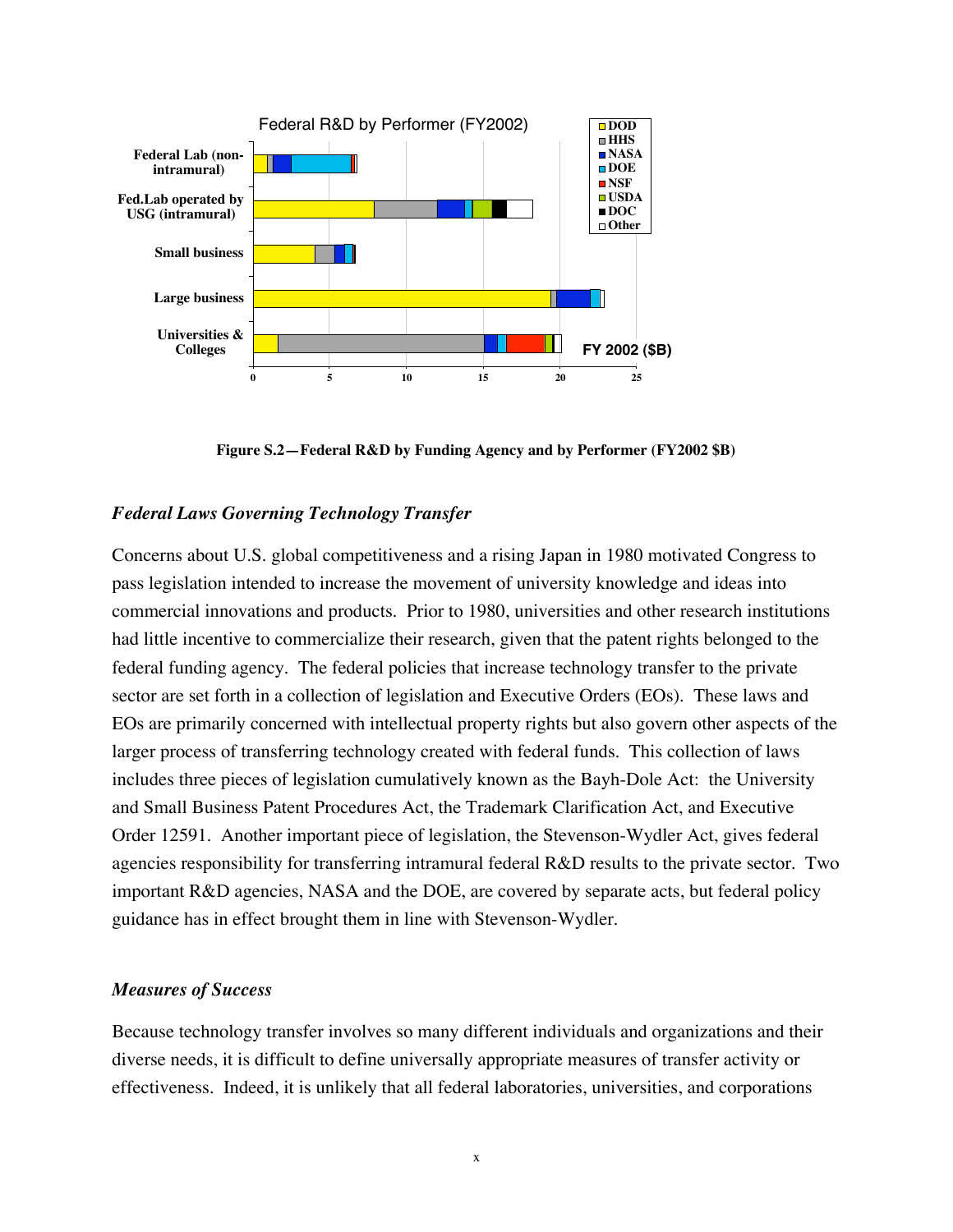perform equally well with respect to any given measure of success. However, there has been meaningful work on defining metrics for and success in technology transfer. The Interagency Committee of Federal Technology Transfer, chaired by the Department of Commerce (DOC), has identified key mechanisms for successful transfer. These include licensing, Cooperative Research and Development Agreements (CRADAs), technical assistance and consulting, reimbursable work for nonfederal partners, the use of facilities, exchange programs and collegial interchange, publications, and conferences.

Beyond anecdotal information, practitioners and scholars of technology transfer have developed and used diverse metrics that are usefully described in seven categories: (1) science, technology, engineering, and medical school graduates taking jobs in the technology sector; (2) patents; (3) manufacturing innovations; (4) innovation networks; (5) Web hits to a science database; (6) transfer mechanisms; and (7) knowledge spillovers.

No particular metric is appropriate for all applications, nor is any particular analytical tool correct for answering every question. Yet, the principal findings from academic research of technology transfer, even from a field barely 20 years old, are already varied and useful. They point in some instances to patterns worthy of close attention from practitioners of technology transfer and from policymakers.

### **Key Perspectives from the Technology Transfer Forum**

In order to identify important issues and best practices, a Technology Transfer Forum was held at RAND's Washington, D.C., office on December 12, 2002, to raise as many issues and perspectives as possible on the topic of technology transfer. This forum included a roundtable discussion featuring the participation of technology transfer experts representing research universities, federal laboratories, the U.S. government, and various industries. A significant portion of the agenda was devoted to an open forum session at which attendees could make public comments. An open discussion period also provided an opportunity for additional comments. Many individuals who were unable to attend the forum could submit comments from an on-line questionnaire-and-comments form.

Several themes emerged from discussions at the forum and subsequent questionnaire submissions. The discussion that follows represents RAND's summary of the main issues and perceptions that emerged at the forum. Note that these are perceptions only and not necessarily fact, although the opinions expressed here may help to suggest where further research may be most valuable.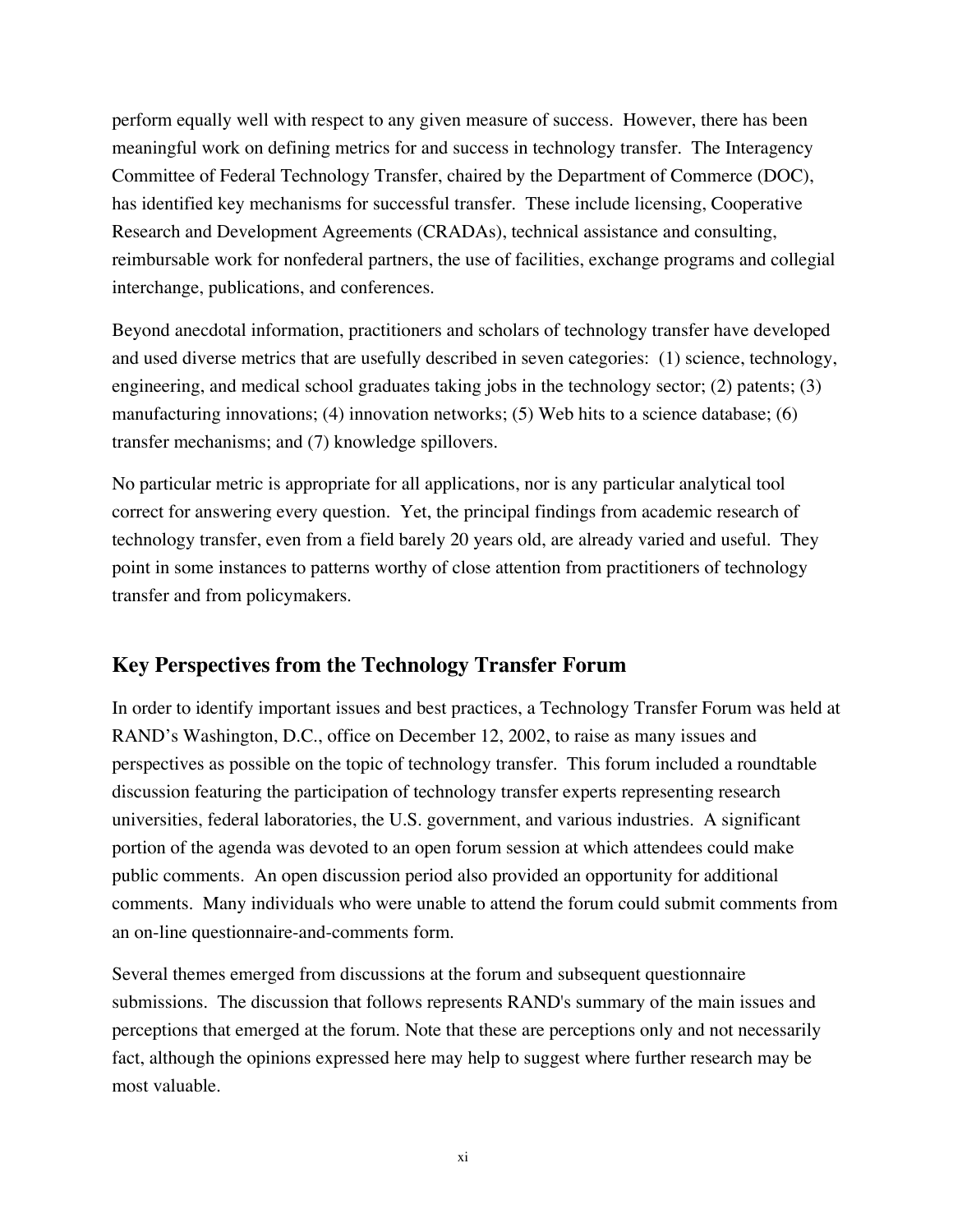#### *Technology Transfer: Adjusting to the Policy Environment*

- Participants generally agreed that improving technology transfer involves a steep learning curve. It has taken decades for organizations to learn how to operate successful transfer programs.
- In part because of the length of this learning curve, many forum panelists and attendees expressed the belief that technology transfer legislation should not be altered.
- There is a broad perception that the U.S. R&D landscape has changed in the past two decades. For instance, the relative share of R&D funded by government is believed to have shifted, altering the balance of basic versus applied research, and a short-term focus versus a long-term focus.

#### *General Views of Technology Transfer*

- Panelists and attendees noted that technology transfer should be viewed broadly. A framework including federal investment, legislation, and commercialization seemed useful.
- Many forum attendees discussed technology transfer within a global context. U.S. competitiveness and an increasingly global economy spurred these comments. Industry partnerships with foreign research institutions was also a recurring point of discussion.
- Successful commercialization requires significantly more than a good idea or new technology. Developing a successful product requires, among other things, effective management, strategy, timing, and marketing. Coordinating among many organizations, some with widely varying missions, is a significant challenge.

#### *Implementation of Technology Transfer*

- Many attendees urged that recommendations to improve technology transfer, particularly of implementation issues, be tailored to specific circumstances. The processes that work for one industry or institution may not be applicable to another.
- Employees at the federal laboratories feel less incentive than their counterparts in universities or in industry to contribute to technology transfer. Lack of consulting time, royalties, and equity in startups were among the issues raised.
- The implementation of technology transfer is not uniform: Technology licensing offices operate in diverse ways and do not apply Bayh-Dole uniformly.
- The increase in interdisciplinary and jointly sponsored research sometimes creates confusion when ownership of intellectual property is not clear.
- Resources early in the technology transfer process are sought by all parties. Lack of these early resources hinders technology and market development, and hinders patent and licensing processes.